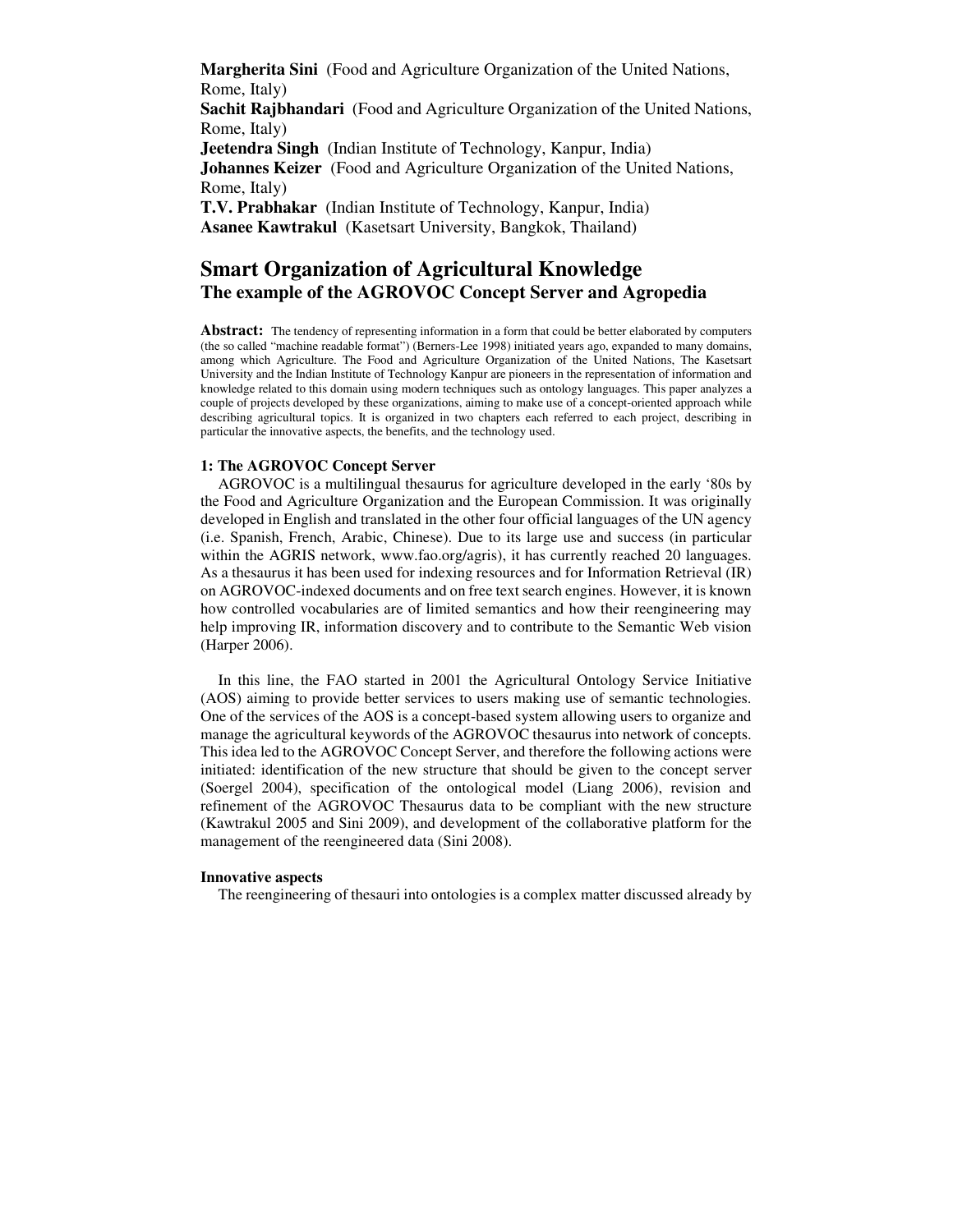several authors and similar approaches have been already implemented (van Assem 2006). The solution at FAO was to use the Ontology Web Language (OWL) to implement the new concept-based structure as indicated in Soergel (2004). The FAO recognized the importance of being able to represent specific types of relationships at concept level and at a term level, and this characterizes the AGROVOC Concept Server backbone structure: all terms have been represented as instances of the class "noun" which is a subclass of "lexicalization". The concepts, derived from the AGROVOC main descriptors, are then connected with the different instances with the hasLexicalization property. For a more detailed description of the full model see (Liang 2006). This fact led to the ability of representing all lexicalization and terminological information in addition to the primary conceptual structure of the concept hierarchy. This has been further elaborated in the Lexical Information Repository model of the NeOn EU project (Montiel-Ponsoda 2008).

# **Benefits**

Once the AGROVOC Concept Server and its management tool, the Workbench, will be realized, many agricultural related concepts will be identified with a unique identifier and will be represented with multiple terms in many languages. The terms may also include spelling variants, acronyms, dialectal forms or local terms used in specific geographical area. This led to the ability of: a) realizing URI-based indexing systems, versus the traditional word-based indexing (generally using only English), with consequent ability of creating catalogues more machine-interpretable; b) allowing more interoperability with other systems using ontologies: the Concept Server may contain mapping and linking to other URI, if not reusing those; c) allowing to the users the freedom to use any language they wish or are used to, and any term they want to find agricultural information (no need to refer always to preferred terms as defined in controlled vocabularies).

Current efforts are undergoing in FAO in order to apply the Concept Server data to existing cataloguing systems (e.g. AGRIS, the FAO document repository), and Kasetsart University is also exploiting the same techniques and tools for improving access to information for example for farmers in Thailand.

# **The Technology**

 $\overline{a}$ 

The AGROVOC Concept Server model had been designed using OWL DL. A basic model (www.fao.org/aims/aos) acts as a Foundational Agricultural Ontology identifying how the agricultural concepts and their lexical representation should be represented.

The original AGROVOC Thesaurus (www.fao.org/agrovoc) is stored in MySQL database. It has been converted to OWL using a java-based routine and imported in a triple store using the Protégé  $API<sup>1</sup>$ .

The Workbench system is a Java-based web application. This application accesses the triple store via the Protégé OWL API and outputs the results to the users in an AJAX style using the Google Web Toolkit (GWT). Additional widgets from GWT incubator have been used to design a more user friendly system.

Hibernate has been used to interact with the database providing high performance object/relational persistence, easy retrieval/update of data, transaction management and database connection pooling. Gilead (previously known as hibernate4gwt ) has been used

<sup>1</sup> http://protege.stanford.edu/plugins/owl/api/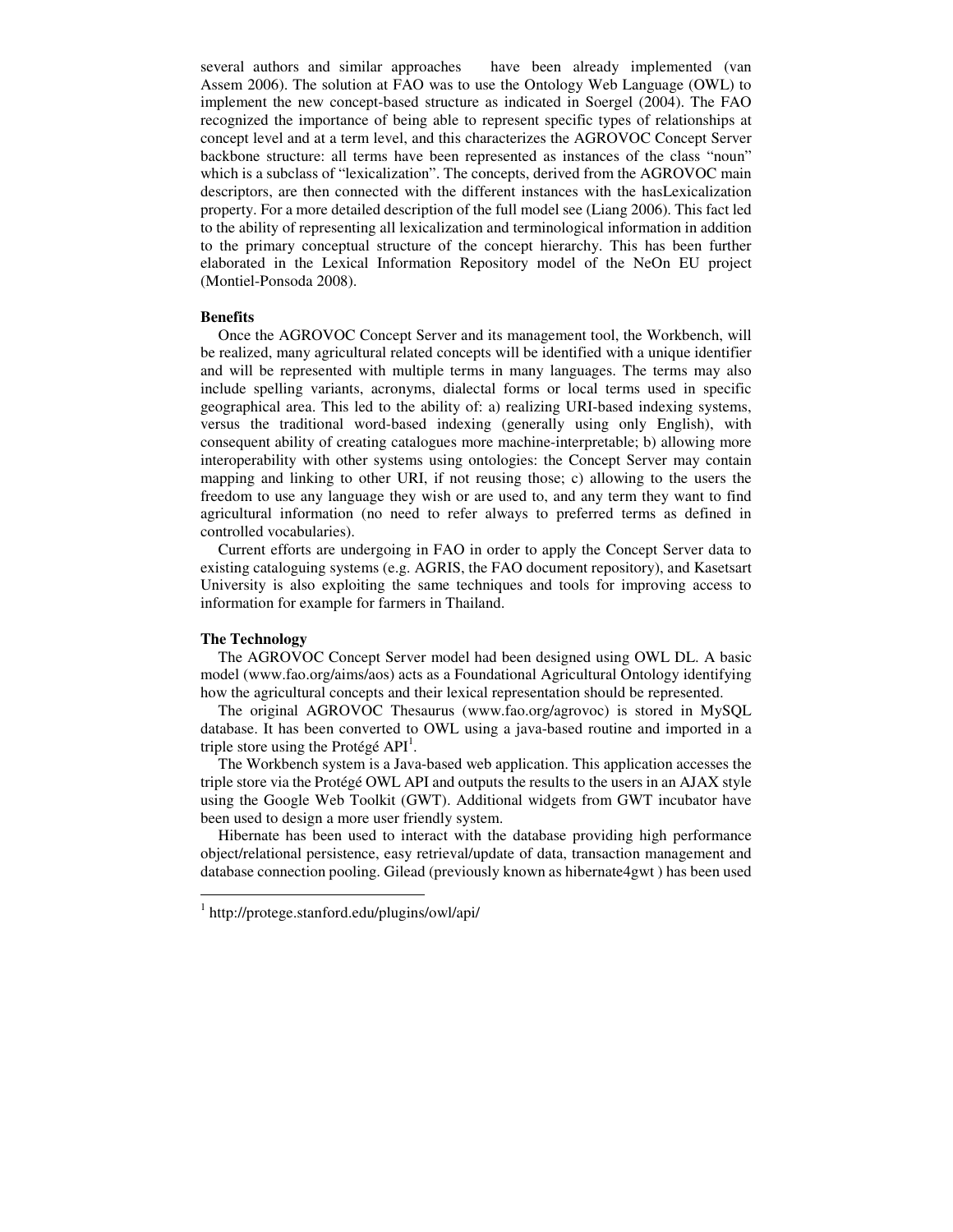as a layer between GWT and Hibernate, allowing the use of persistent entities outside the JVM.

AGROVOC Workbench also exposes its triple store data via web services and RSS feeds. With these technologies, other applications can easily access data and news about changes, thus reducing time and resources to download whole database and update the latest version of the AGROVOC Concept Server data into their applications.

The system is available at naist.cpe.ku.ac.th/agrovoc.

## **2: The Agropedia project**

Agropedia can be defined as an agriculture knowledge repository of universal meta models and localized content for a variety of users with appropriate interfaces built in collaborative mode in multiple languages.

The primary objective of the Agropedia project (agropedia.iitk.ac.in) is to build an infrastructure of agricultural knowledge presented in various customized ways to different stakeholders, being those scientists, students, extension workers, farmers, or policy makers. Multilingual and localized information is very important in India.

In order to have a backbone system "smart" enough to allow easy interaction with other data, e.g. with the agricultural data already available in several Indian institutes such as the G. B. Pant University Of Agriculture & Technology, Patnagar, or the International Crops Research Institute for the Semi-Arid Tropics (ICRISAT), partners of the project, the Indian Institute of Technology Kanpur (IITK) decided to develop Knowledge Models (KMs), which should act as conceptual reference for many domains starting from different crops such as Chickpea, Groundnut, Litchi, Pigeon pea, Rice, Sorghum, Sugarcane, Vegetable pea, and Wheat.

While working with domain experts, an easy tool for knowledge representation to work with is essential. Elaborated ontology editors such as Protégé, the NeOn Toolkit, Swoop or others are too complex for non Information Management expert. Consequently, IITK initiated a series of workshops in order to explain how to represent knowledge models using the CMap tool (cmap.ihmc.us/coe) to agronomists, soil scientists, plant breeders or geneticists, farm managers, and other experts. A series of maps were prepared where agricultural concepts were represented in a consistent way across multiple maps. Specific guidelines were elaborated so that "Seed\_treatment" in the chickpea KM results the same concept of the one used in the Sorghum KM.

Although the KMs were prepared with the CMap tool, known more as a visual tool for human consumption, more than machine consumption, the maps were prepared in an intelligent way: the guidelines homogenized the representation of the URI, allowing easy linkage or mapping between maps. Instances and classes were differentiated thanks to the functionalities of the tool, and object properties were taken from a registry for easy reuse.

The registry of relationships (containing object properties and data type properties) has been build reusing some relationships from the AOS ontological relationships used to refine the AGROVOC Thesaurus in the AGROVOC Concept Server (aims.fao.org/en/website/Ontology-relationships) and has extended them, with consequent mutual enrichment between the two registries.

However, not a unique registry could have been built because of the need of keeping modularized agricultural information: the AGROVOC Concept Server aims to represent general agricultural related information and be the base for the development of more domain specific ontologies, the Agropedia KMs aim to represent more in detail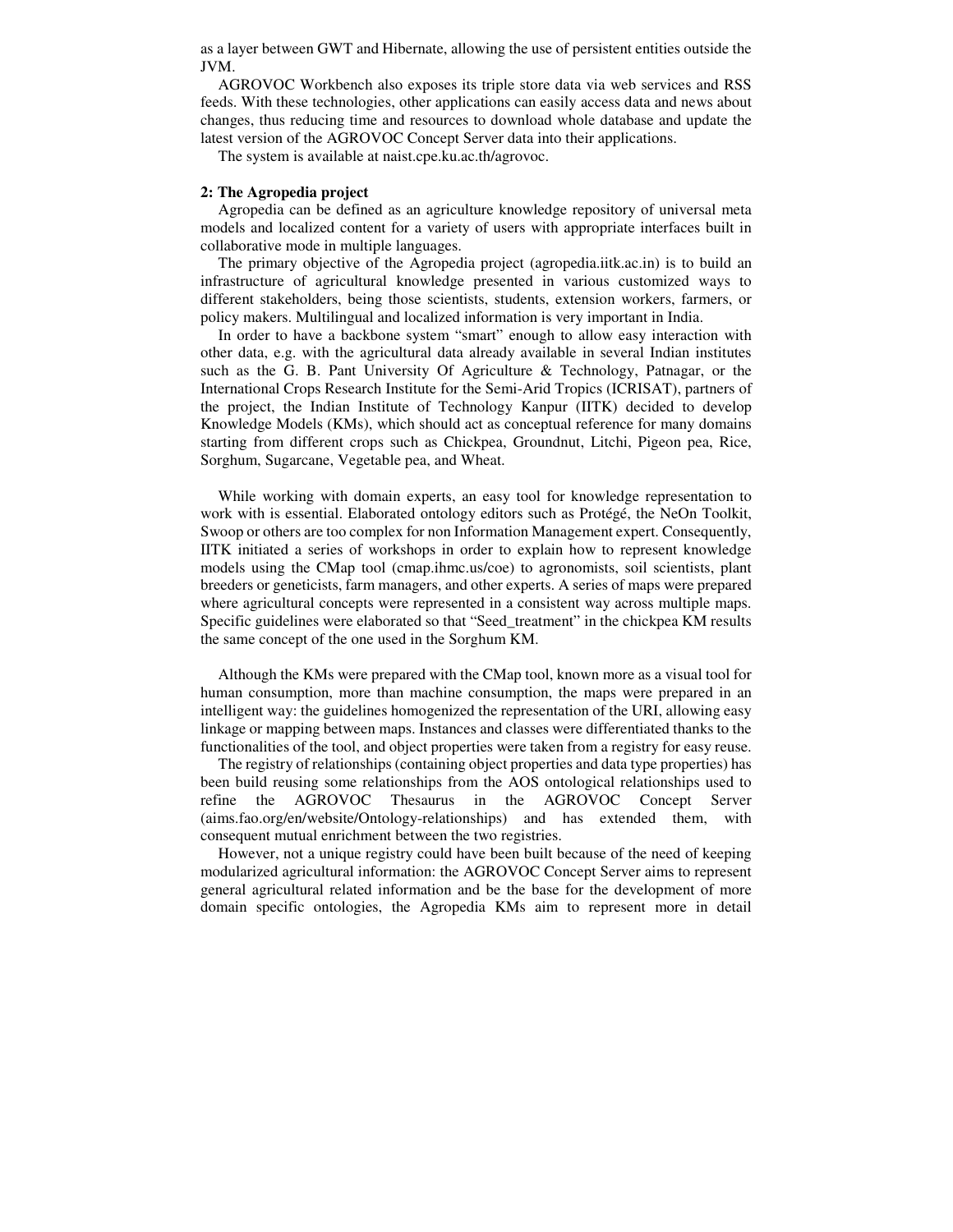information related to local fertilizers, soil, cropping techniques and methods, etc.

#### **Innovative aspects**

Agropedia presents to users different semantically oriented tools: textual and audio blogs, wikis, forums, and the KMs presented in different formats (pdf, static or context-sensitive images). Users have the possibility to choose a preferred way of navigating the KMs: as a simplified hierarchical list or as a network of concepts and instances. In both cases, when the user clicks an element, he/she get as results all resources in the knowledge base (catalogue) related to the selected item. In fact, resources from the library catalogue are already tagged with the concepts from the KM, making the system highly innovative compared to the traditional string search. No matter what languages the maps are displayed, the results will be always the same (currently, KMs exists in English and Hindi).

#### **Benefits**

Agropedia is an attempt to inject social networking and semantic technologies into agriculture in general and Indian agriculture in particular.

Agriculture knowledge (for that matter any knowledge) can be said to be of two kinds – the well articulated, expert certified knowledge what we call *Gyandhara* and the tacit, folk knowledge, called *Jandhara*. Agropedia attempts to provide a platform for hosting both kinds of knowledge and also linking amalgamating them in an interesting way.

The Library section of the Agropedia is the expert certified knowledge. Wiki, blogs, Forum provide the platform for un-regulated people-created content/knowledge. In addition, Agropedia permits users to comment upon certified knowledge in the library. These comments, usually in the nature of how they benefited from that piece, ratings, variations in the advice that have been innovated by the user, etc., are un-moderated and create a situation where the certified knowledge and experience by the end-user sits together greatly increasing its utility.

## **The Technology**

The first release of Agropedia was implemented using the Alfresco suite. Subsequently, because of the need of incorporating other functionalities, the Drupal Content Management System (CMS) has been used as the main technological backbone.

The KMs, as mentioned, are created with CMap, and exported in SVG format to make them available as context-sensitive images. Other formats (pdf, jpg) are used for visualization only. A Java routine customize the OWL version of the KMs (obtained with a simple export from the CMap tool) as a hierarchical tree as a content index of the catalogue.

Drupal is used for implementing the blogs, the chats, the forums, the Q/A area, the user management area, etc. The taxonomy module is used for tagging and searching the content.

A Java module for automatic tagging using an the KMs is in process of implementation.

### **3: Conclusions and Future Works**

The work undergoing by FAO and other AOS partners for making better use of traditional thesauri is inline with the current strategies of making data more